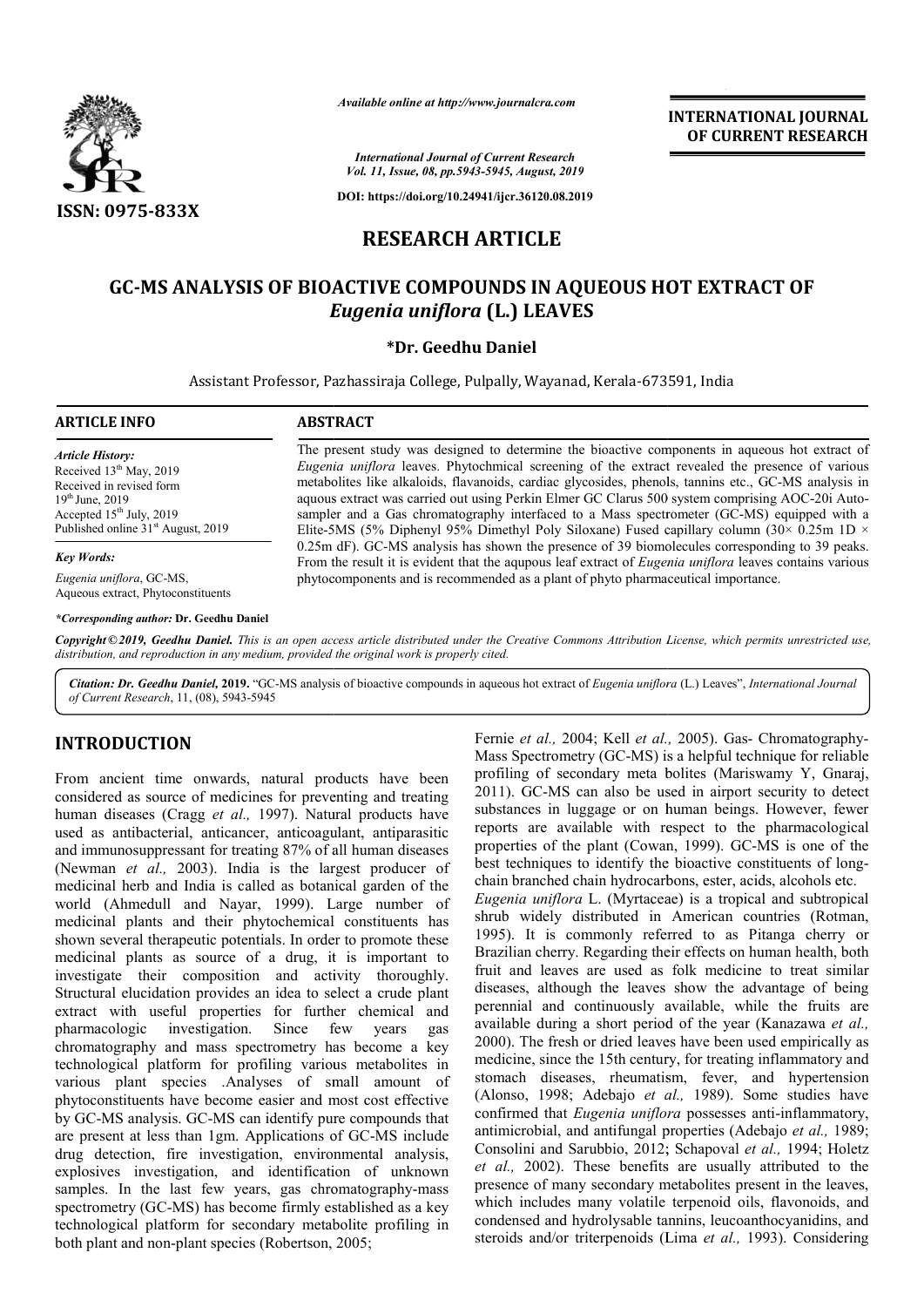all the pharmaceutical importance of the extract, the present study aims for the GC-MS analysis of bioactive compounds in aqueous hot extract of Eugenia uniflora leaves.

# **MATERIALS AND METHODS**

**Collection and authentication of plant sample:** Fresh leaves of *Eugenia uniflora* were collected from Wayanad district, Kerala, India during the month of February 2014. Taxonomic authentication was done by Dr. V.S Ramachandran, Taxonomist, Department of Botany, Bharathiar University, Coimbatore, Tamilnadu, India.

**Processing of plant sample:** Fresh leaves were cleaned, washed and rinsed with distilled water. Leaves were then shade dried at room temperature. The dried sample was powdered using a mechanical grinding mortar for effective extraction with solvents. Accurately 10 grams of the dried powdered material was tied in a muslin cloth. The material was put in a soxhlet apparatus and then extracted with 100 ml of seven different solvents such as methanol, ethanol, chloroform, petroleum ether, ethyl acetate, acetone, aqueous cold and hot extract, based on increasing polarity. Extraction was carried out for 8 hours. The residue was then collected and concentrated using rotary evaporator to remove the solvent. The residue was collected and kept at room temperature for 16 hours for complete evaporation of solvent. The extract was stored in cold room at temperature of 4˚ C for further use.

*Hot Water Decoction:* 10g of the powdered sample was dissolved in 100ml of distilled water which was boiled for one and half an hour and filtered. The decoction was stored at 4°C for further usage.

**GC-MS analysis of the aqueous extract:** GC-MS analysis of the extract of *Eugenia uniflora* was performed using a Perkin Elmer GC Clarus 500 system comprising AOC-20i Autosampler and a Gas chromatography interfaced to a Mass spectrometer (GC-MS) equipped with a Elite-5MS (5% Diphenyl 95% Dimethyl Poly Siloxane) Fused capillary column (30× 0.25m 1D × 0.25m dF). An electron ionization system was operated in electron impact mode with ionization energy of 70ev for GC-MS detection. Carrier gas used is Helium gas (99.999%) at a constant flow rate of 1ml/min, and an injection volume of 2 1 was employed (split ratio of 10:1).

The injector temperature was maintained at  $250^{\circ}$ C, the ionsource temperature was 200°C, the oven temperature was programmed at 110°C (isothermal for 2 min), with an increase of 10°C/min to 200°C, then 5°C/min to 280°C. Mass spectra were taken at 70ev at a scan interval of 0.5 seconds and fragments from 45-450Da. The solvent delay was 0 to 2 min and 36 minutes was the total GC-MS running time. The relative percentage amount of each component was calculated by comparing its average peak areas. Turbo-Mass Gold-Perkin Elmer was the mass detector used in GC-MS analysis. Turbo-Mass ver 5.2 was the software adopted to handle mass spectra and chromatograms.

**Identification of phytocomponents:** Using the database of central electrochemical research institute characterization and measurement laboratory having more than 62,000 patterns, interpretation on mass-spectrum GC-MS was conducted. The spectrum of the unknown components was compared with the spectrum of known components stored in the central electrochemical research institute characterization and measurement laboratory. The name, molecular weight and structure of the components of the test materials were determined.

## **RESULTS AND DISCUSSION**

The results pertaining to GC-MS analysis of aqueous extract of *Eugenia uniflora* leaves leads to the identification of number of compounds. These compounds were identified through mass spectroscopy attached with gas chromatography. The mass spectrometer analyses compounds eluted at different time in order to identify the structure and nature of the compounds. Large compounds get fragmented to smaller ones giving rise to the appearance of peaks at different m/z ratio (mass to charge ratio). These spectra are the fingerprints of the bioactive compounds which can be further identified from the data library. The present investigation identified 39 biomolecules corresponding to 39 peaks. The active principles identified with greater peak area are presented along with retention time (RT), molecular formula, molecular weight and peak area (%) in table 1 and figure 1. The peak area is proportional to the quality of the compound present in the extract under study. The presence of various bioactive compounds detected after GC-MS analysis using aqueous extract of *Eugenia uniflora* justifies the use of this plant for various purposes by traditional

**Table 1. Compounds identified in aqueous extract of Eugenia uniflora leaves by GC-MS analysis**

| S.no | Peak no. | <b>RT</b> | Peak area $(\% )$ | Compound identified                                                           | Molecular<br>formula               | M.wt<br>(g/mol) |
|------|----------|-----------|-------------------|-------------------------------------------------------------------------------|------------------------------------|-----------------|
|      | Peak 1   | 5.424     | 1.00              | 2-hydroxy-2-methyl-4-pentanone                                                | $C_6H_{12}O_2$                     | 100.16          |
| 2    | Peak 2   | 5.490     | 2.25              | Dimethyl sulfoxide                                                            | (CH <sub>3</sub> ) <sub>2</sub> SO | 78.129          |
| 3    | Peak 3   | 6.363     | 1.90              | Cyclohexanone                                                                 | $C_6H_{10}O$                       | 98.145          |
| 4    | Peak 6   | 15.517    | 4.41              | Germacrene b                                                                  | $C_{15}H_{24}$                     | 204.357         |
| 5    | Peak 9   | 17.071    | 6.68              | Isofuranogermacrene                                                           | $C_{15}H_{20}O$                    | 216.318         |
| 6    | Peak 10  | 19.744    | 3.73              | Spatulenol                                                                    | $C_{15}H_{24}O$                    | 220.35          |
|      | Peak 12  | 21.812    | 21.67             | 1-(3-methyl1.2-butadienyl)cyclopentane-1-ol                                   | $C_6H_{16}O$                       | 152.237         |
| 8    | Peak 15  | 24.488    | 1.12              | 3-methyl-5-(2,6,6-trimethyl-1-cyclohexene-1-yl)-1-pentyn-3-ol                 | $C_{15}H_{24}O$                    | 220.18          |
| 9    | Peak 17  | 25.123    | 21.63             | Perillaldehyde                                                                | $C_{10}H_{15}NO$                   | 165.23          |
| 10   | Peak 19  | 25.634    | 1.10              | 6-Isopropenyl-4,8a-dimethyl-1,2,3,5,6,7,8,8a-<br>octahydronapthalene-2,3-diol | $C_{15}H_{24}O_2$                  | 236.355         |
| 11   | Peak 21  | 26.076    | 1.50              | 1-nonadecene                                                                  | $C_{19}H_{38}$                     | 266.513         |
| 12   | Peak 25  | 29.155    | 1.58              | Palmitic acid                                                                 | $C_{16}H_{32}O_2$                  | 256.43          |
| 13   | Peak 28  | 29.531    | 1.01              | 1-heptatriacotanol                                                            | $C_{37}H_{76}O$                    | 537.014         |
| 14   | Peak 29  | 29.603    | 2.98              | 1-nonadecene                                                                  | $C_{19}H_{38}$                     | 266.513         |
| 15   | Peak 30  | 29.742    | 5.25              | 1-Oxaspiro[2.5] octane, 5, 5-dimethyl4-(3-methyl 1-3-butadienyl)              | $C_{14}H_{22}$                     | 206.324         |
| 16   | Peak 33  | 31.293    | 1.10              | 3,7,11,15-tetramethyl-2-hexadecen-1-ol                                        | $C_{20}H_{40}O$                    | 296.535         |
| 17   | Peak 36  | 32.277    | 1.85              | Behenic alcohol                                                               | $C_{22}H_{44}O_2$                  | 340.59          |
| 18   | Peak 38  | 39.968    | 1.68              | Stigmast-5-en-3-ol                                                            | $C_{29}H_{50}O$                    | 414.718         |

RT- Retention time, M.wt- Molecular weight